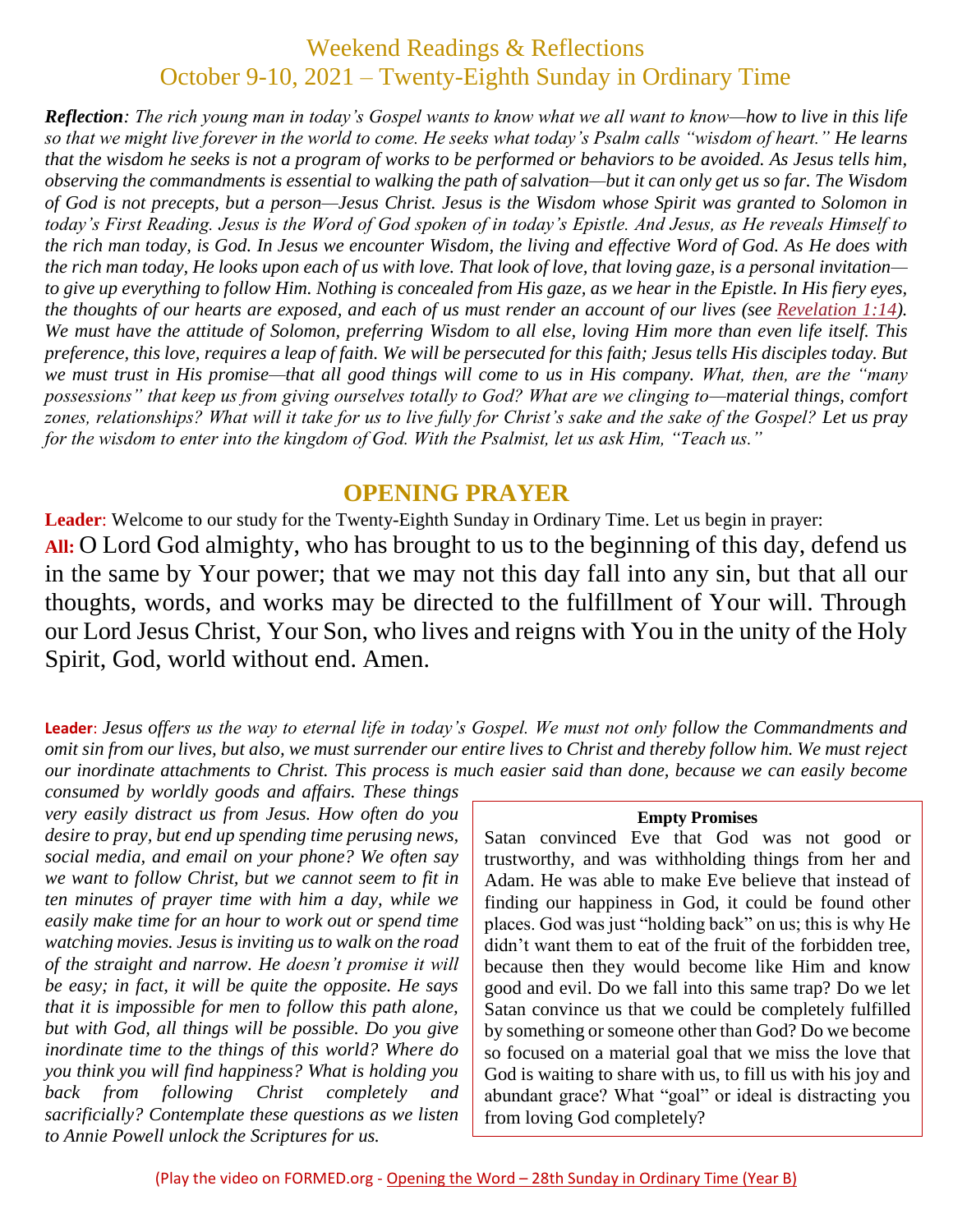## **FIRST READING** ~ Wisdom 7:7-11 ~

I prayed, and prudence was given me; I pleaded, and the spirit of wisdom came to me. I preferred her to scepter and throne, and deemed riches nothing in comparison with her, nor did I liken any priceless gem to her; because all gold, in view of her, is a little sand, and before her, silver is to be accounted mire. Beyond health and comeliness I loved her, and I chose to have her rather than the light, because the splendor of her never yields to sleep. Yet all good things together came to me in her company, and countless riches at her hands.

*The Book of Wisdom is thought to have been written by King Solomon. Today's text links to the story of young King Solomon, newly married to a princess of Egypt, heavily aware of leadership responsibilities and following the example of his Father, King David. In 1 Kings 3:6-9 Solomon prays for wisdom - a heart to understand what is good and what is evil. Today is Solomon's reflection on just what a precious gift wisdom is.* 

 *Have you ever needed to search for and find a wise person to offer direction and guidance? How would you describe your need? What happened?*

*'I chose to have her rather than the light'. Wisdom is not a possession or equal to worldly wealth of gold or silver. It is the spiritual gift of knowing the truth and the very will of God. Discernment of God's will is a discipleship skill. It literally means 'to cut away'.* 

 *Consider a choice that you need to make. List the choices. Pray for wisdom. 'Cut away' options that are shallow or not spiritually motivated. Pay attention to the desire beneath the choice. What advice would you ask for or give to someone in this situation? Anything you would like to share with the group in a choice you need to make?*



### **SECOND READING**  $\sim$  2 Hebrews 4:12-13  $\sim$

Brothers and sisters: Indeed, the word of God is living and effective, sharper than any two-edged sword, penetrating even between soul and spirit, joints and marrow, and able to discern reflections and thoughts of the heart. No creature is concealed from him, but everything is naked and exposed to the eyes of him to whom we must render an account.

*Hebrews is written for Jewish Christiansstruggling with persecution and the difficulties and fragility of the early Christian church. They remembered with joy the clear Jewish laws and customs and the sacrificial practices of the Temple. The author of Hebrews points them to the penetrating power of the Word.*

 *Have you ever experienced the powerful and personal way the scriptures can reach deeply inside you and speak to your deepest pain and questions? Reveal you to yourself? Challenge you? Inspire you? What scripture passage has done this for you? What happened?*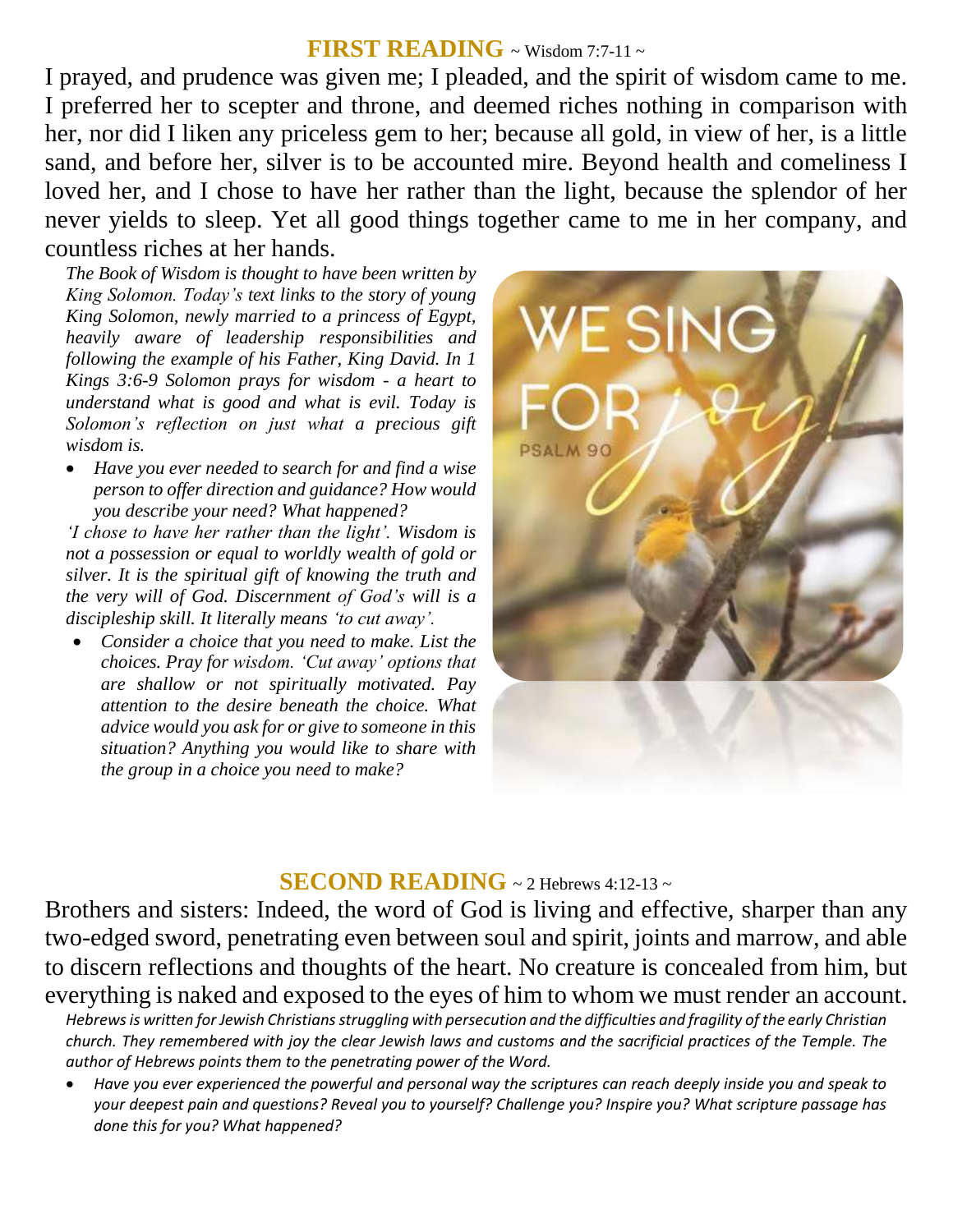#### **GOSPEL** ~ Mark 10:17-30 <sup>~</sup>

As Jesus was setting out on a journey, a man ran up, knelt down before him, and asked him, "Good teacher, what must I do to inherit eternal life?" Jesus answered him, "Why do you call me good? No one is good but God alone. You know the commandments: You shall not kill; you shall not commit adultery; you shall not steal; you shall not bear false witness; you shall not defraud; honor your father and your mother." He replied and said to him, "Teacher, all of these I have observed from my youth." Jesus, looking at him, loved him and said to him, "You are lacking in one thing. Go, sell what you have, and give to the poor and you will have treasure in heaven; then come, follow me." At that statement his face fell, and he went away sad, for he had many possessions. Jesus looked around and said to his disciples, "How hard it is for those who have wealth to enter the kingdom of God!" The disciples were amazed at his words. So Jesus again said to them in reply, "Children, how hard it is to enter the kingdom of God! It is easier for a camel to pass through the eye of a needle than for one who is rich to enter the kingdom of God." They were exceedingly astonished and said among themselves, "Then who can be saved?" Jesus looked at them and said, "For human beings it is impossible, but not for God. All things are possible for God." Peter began to say to him, "We have given up everything and followed you." Jesus said, "Amen, I say to you, there is no one who has given up house or brothers or sisters or mother or father or children or lands for my sake and for the sake of the gospel who will not receive a hundred times more now in this present age: houses and brothers and sisters and mothers and children and lands, with persecutions, and eternal life in the age to come."

*What can we do this week to live the truth of the Gospel more fully?*

*The theme of wisdom is contrasted with wealth in the Gospel. A rich young man faithful to the laws still finds himself unsatisfied in life. His question: 'what must I do?' is still focused on external actions of obedience. Jesus wishes to lead him from observance of laws to living in love. The invitation to change the base of his security from possessions to treasure in heaven causes his face to fall.* 

 *What possessions would you be terrified of letting go? Why? Do you trust that God will supply everything you need?*

*The invitation to a deeper discipleship does not necessarily require letting go of wealth but letting go of its attachment. Jesus uses an image. To get a camel loaded with items for trade through a narrow gate in Jerusalem required unloading items, the camel sometimes having to kneel down and crawl through a small space (eye of a needle).* 

- *How would you describe your use of wealth? Is it available for building the Kingdom of God? The needs of the poor? How much security and life does your bank balance or possessions bring you?*
- *What does this story reveal to you personally?*
- *Jesus asks us to love him today above all else. He asks us to put aside our personal habits and way of life, and even perhaps our bodily life, for him. Are you willing to follow him and love him in this radical way*?